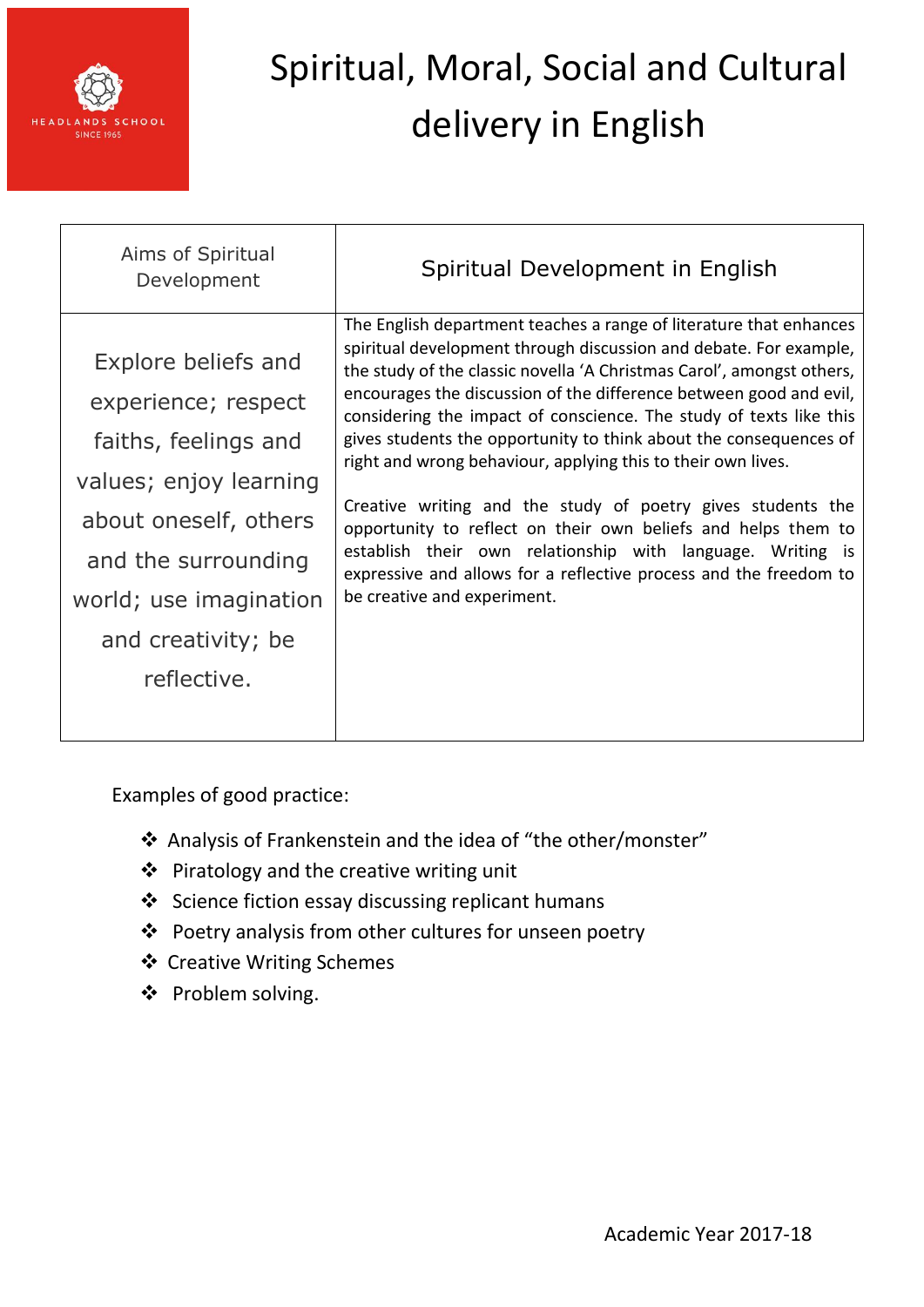

| Aims of Moral<br>Development                                                                                                                       | Moral Development in English                                                                                                                                                                                                                                                                                                                                                                                                                                                                                                                                                                                                                                                                                  |
|----------------------------------------------------------------------------------------------------------------------------------------------------|---------------------------------------------------------------------------------------------------------------------------------------------------------------------------------------------------------------------------------------------------------------------------------------------------------------------------------------------------------------------------------------------------------------------------------------------------------------------------------------------------------------------------------------------------------------------------------------------------------------------------------------------------------------------------------------------------------------|
| Recognise right and<br>wrong; respect the<br>law; understand<br>consequences;<br>investigate moral and<br>ethical issues; offer<br>reasoned views. | Moral education in English includes topics such as fairness and<br>equality, as well as appreciating more abstract qualities such as<br>justice and responsibility. We look at how conventions might be<br>used within close reading of texts, such as in advertising, as well as<br>the ethical dilemmas raised. We also look more generally at texts<br>and how they both represent and challenge fundamental British<br>values.<br>Issues concerning morality and human behaviour are intrinsic to<br>the study of texts. In addition English lessons provide the<br>opportunity to hold and voice a range of opinions in safety and<br>with the confidence that these will be listened to and considered. |

- Analysis of morality and social responsibility in "An Inspector Calls"
- Analysis of law, justice and religious values in "A Christmas Carol"
- Year 7 Novel Wonder discusses ethical issues
- Forensic Linguist –Murder Mystery
- Abomination/Private Peaceful Novels
- Poetry –Kamikaze/Stealing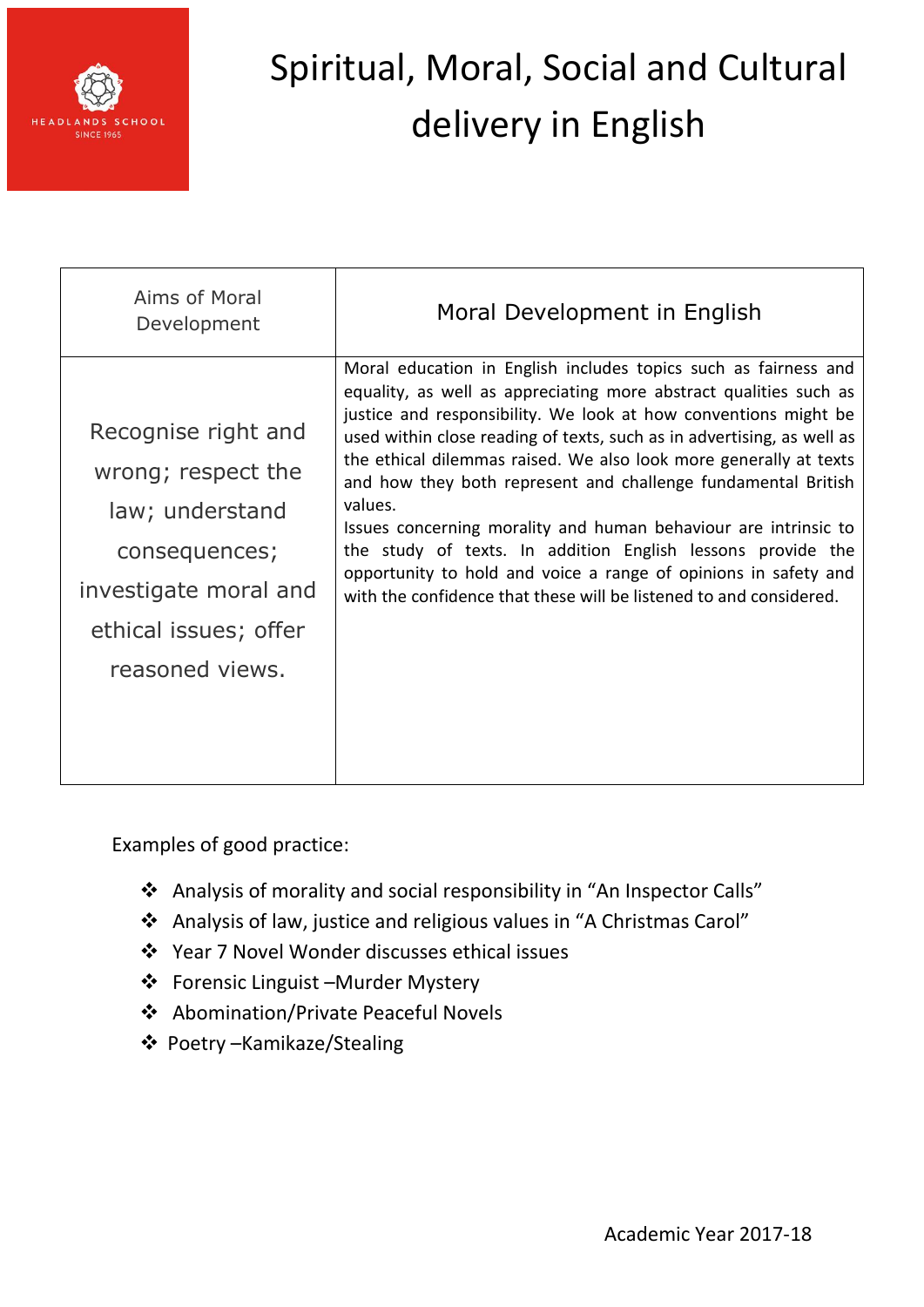

| Aims of Social<br>Development                                                                                                                                                                                                                                                          | Social Development in English                                                                                                                                                                                                                                                                                                                                                                                                                                                                                                                                                                                                                                                                                                                                                                                                                                                                                                                                                                                                                                                                                                                            |
|----------------------------------------------------------------------------------------------------------------------------------------------------------------------------------------------------------------------------------------------------------------------------------------|----------------------------------------------------------------------------------------------------------------------------------------------------------------------------------------------------------------------------------------------------------------------------------------------------------------------------------------------------------------------------------------------------------------------------------------------------------------------------------------------------------------------------------------------------------------------------------------------------------------------------------------------------------------------------------------------------------------------------------------------------------------------------------------------------------------------------------------------------------------------------------------------------------------------------------------------------------------------------------------------------------------------------------------------------------------------------------------------------------------------------------------------------------|
| Use a range of social<br>skills; participate in the<br>local community;<br>appreciate diverse<br>viewpoints; participate,<br>volunteer and cooperate;<br>resolve conflict; engage<br>with the 'British values'<br>of democracy, the rule of<br>law, liberty, respect and<br>tolerance. | English lessons promote cooperation and teamwork through being<br>able to work in groups, listening to presentations and asking<br>questions. Real issues encourage students to think about the world<br>outside of school and give opinions on topics that may affect them<br>in the future for example, imagining it has been proposed that a<br>new sports' centre is to be built in the local area. Students are<br>required to take on a role and argue a point of view.<br>We also give students the opportunity to speak in different<br>contexts and regarding a range of different real life issue, applying<br>learning to careers and life after school. Peer assessment is an<br>integral part of our teaching and we encourage focused feedback<br>between students, whereby they support and encourage each<br>other, reflecting and giving advice using their own method for<br>success.<br>Students are all given the opportunity to be independent, self-<br>reliant and responsible for their own learning. Debate is an<br>important aspect of the subject, giving logical arguments with<br>respect, rationality and thoughtfulness. |
|                                                                                                                                                                                                                                                                                        |                                                                                                                                                                                                                                                                                                                                                                                                                                                                                                                                                                                                                                                                                                                                                                                                                                                                                                                                                                                                                                                                                                                                                          |

- KS3 and GCSE speaking and listening assessments
- Writing to argue/Don't get me started SOW
- Writing a letter to the head teacher/an author of their choice
- Studying newspapers and current affairs